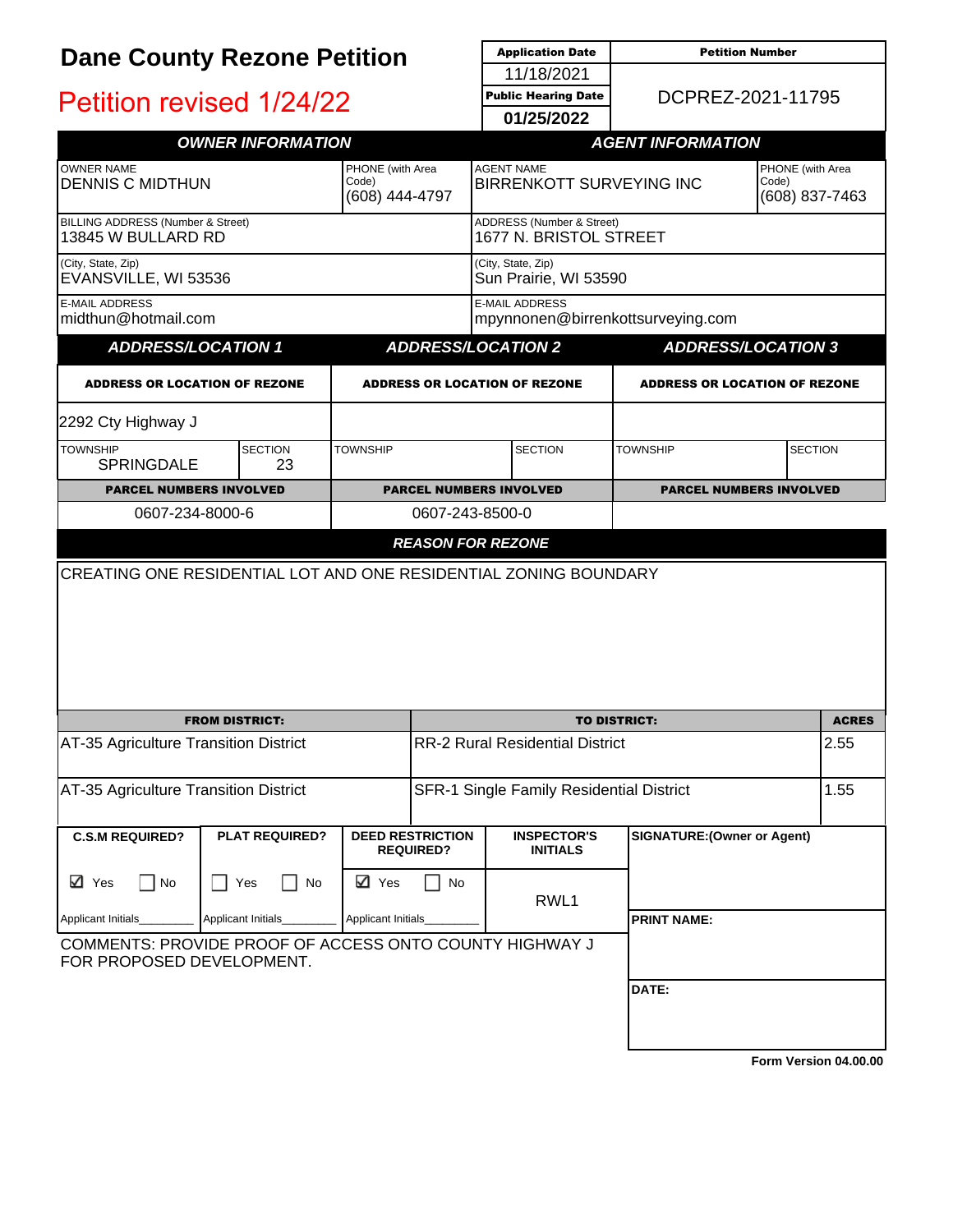

# Petition 11795 **DENNIS C MIDTHUN**



 $0$  100 200 400 Feet <u>Lindhind</u>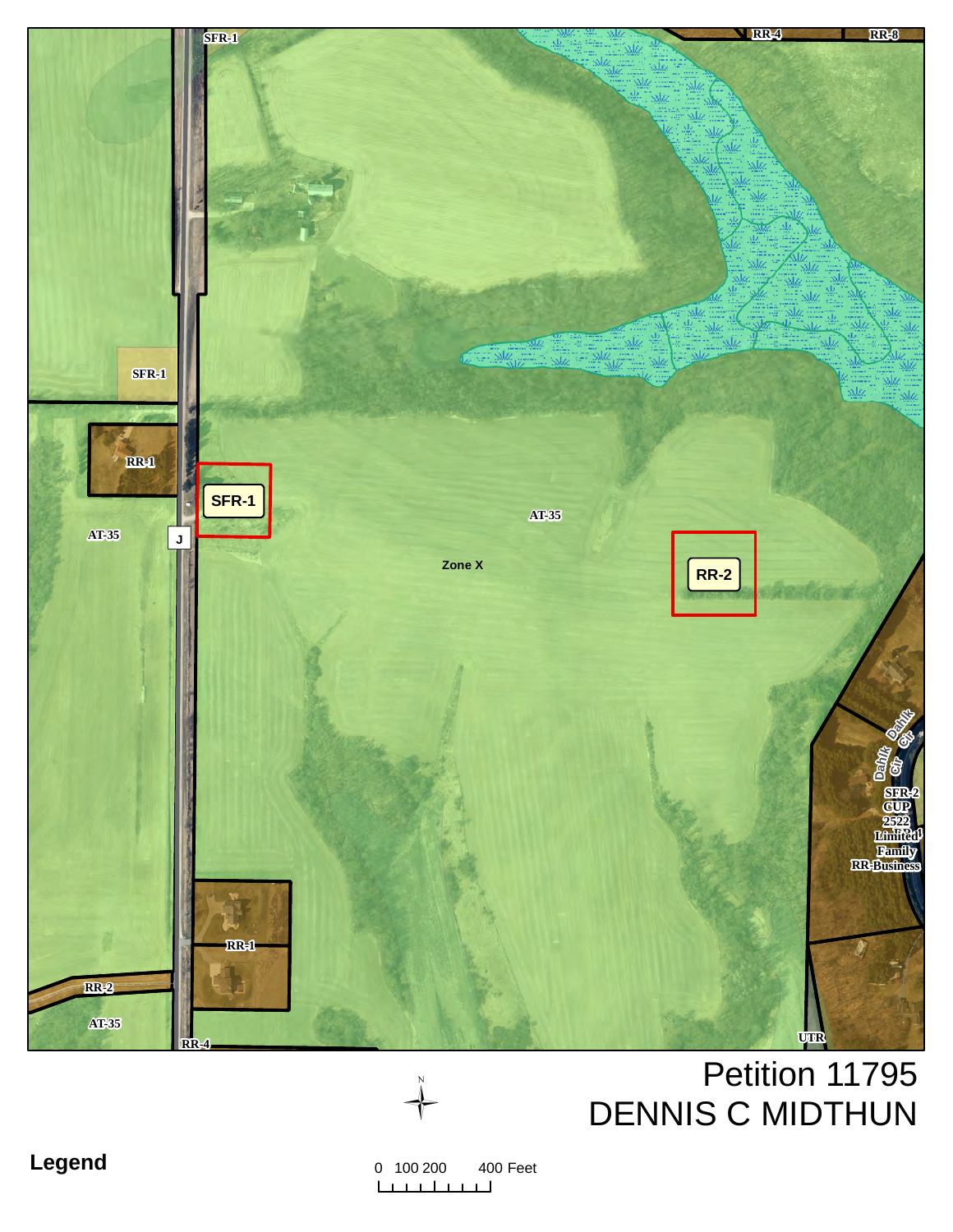**Dane County** 

(608) 266-4266

Madison, Wisconsin 53703

**Department of Planning and Development Zoning Division** Room 116, City-County Building 210 Martin Luther King Jr. Blvd.

| <b>Application Fees</b>       |       |
|-------------------------------|-------|
| General:                      | \$395 |
| <b>Farmland Preservation:</b> | \$495 |
| Commercial:                   | \$545 |

• ADDITIONAL FEES MAY APPLY, CONTACT DANE COUNTY

ZONING AT 608-266-4266 FOR MORE INFORMATION.

## **REZONE APPLICATION**

| <b>APPLICANT INFORMATION</b> |
|------------------------------|
|                              |

| <b>Property Owner Name:</b> | Dennis Midthun       | <b>Agent Name:</b>                    | <b>Birrenkott Surveying</b>       |
|-----------------------------|----------------------|---------------------------------------|-----------------------------------|
| Address (Number & Street):  | 13845 W. Bullard Rd. | <b>Address (Number &amp; Street):</b> | 1677 N. Bristol Street            |
| Address (City, State, Zip): | Evansville, WI 53536 | Address (City, State, Zip):           | Sun Prairie, WI 53590             |
| <b>Email Address:</b>       | midthun@hotmail.com  | <b>Email Address:</b>                 | mpynnonen@birrenkottsurveying.com |
| Phone#:                     | 608-444-4797         | Phone#:                               | 608-837-7463                      |

#### PROPERTY INFORMATION

|          | Township: Springdale |                                                     | Parcel Number(s): 0607-243-8500-0, 0607-234-8000-6 |  |
|----------|----------------------|-----------------------------------------------------|----------------------------------------------------|--|
| Section: | 23/24                | Property Address or Location: 2292 County Highway J |                                                    |  |

| Reason for the request. In the space below, please provide a brief but detailed explanation of the rezoning<br>request. Include both current and proposed land uses, number of parcels or lots to be created, and any other<br>relevant information. For more significant development proposals, attach additional pages as needed. | Is this application being<br>submitted to correct a violation?<br>Yes No |
|-------------------------------------------------------------------------------------------------------------------------------------------------------------------------------------------------------------------------------------------------------------------------------------------------------------------------------------|--------------------------------------------------------------------------|
|                                                                                                                                                                                                                                                                                                                                     |                                                                          |

Spot zone -- To create an area for a single-family residence for land owner. (Section 24)

Regular zoning -- To create a residential lot for possible sale. (Section 23)

| <b>Existing Zoning</b><br>District(s) | <b>Proposed Zoning</b><br>District(s) | Acres |
|---------------------------------------|---------------------------------------|-------|
| AT-35                                 | <b>RR-2</b>                           | 2.551 |
| AT-35                                 | SFR-1                                 | .552  |
|                                       |                                       |       |

Applications will not be accepted until the applicant has contacted the town and consulted with department staff to determine that all necessary information has been provided. Only complete applications will be accepted. All information from the checklist below must be included. Note that additional application submittal requirements apply for commercial development proposals, or as may be required by the Zoning Administrator.

| $\Box$ Scaled drawing of | $\Box$ Legal description | $\Box$ Information for | $\Box$ Pre-application | $\Box$ Application fee (non- |
|--------------------------|--------------------------|------------------------|------------------------|------------------------------|
| proposed property        | of zoning                | commercial development | consultation with town | refundable), payable to      |
| boundaries               | boundaries               | (if applicable)        | and department staff   | the Dane County Treasurer    |

I certify by my signature that all information provided with this application is true and correct to the best of my knowledge and understand that submittal of false or incorrect information may be grounds for denial. Permission is hereby granted for Department staff to access the property if necessary to collect information as part of the review of this application. Any agent signing below verifies that he/she has the consent of the owner to file the application.

**Owner/Agent Signature** 

FOR BIRRENKOTT Date 11/18/21 ark to maran



**REZONE DESCRIPTION**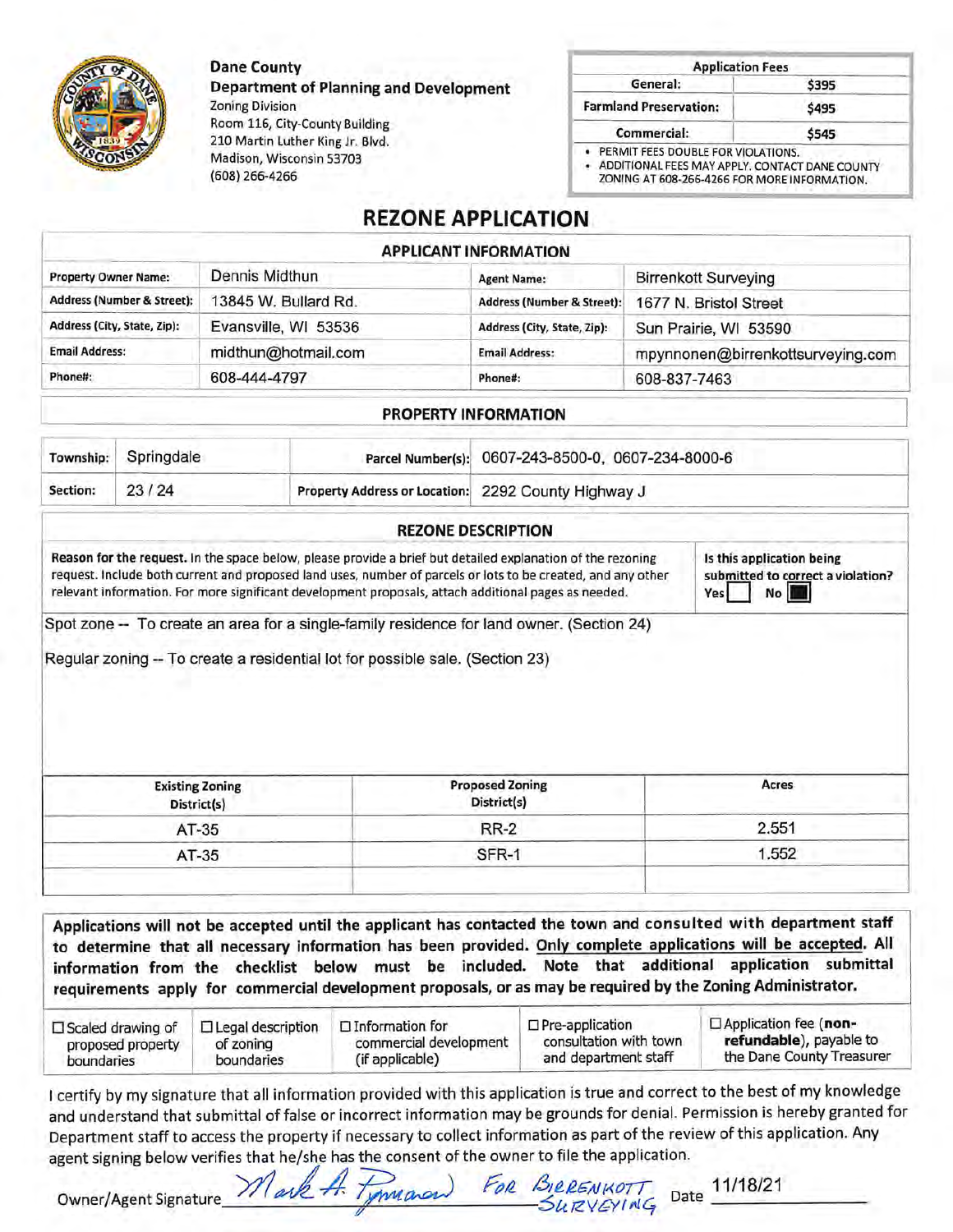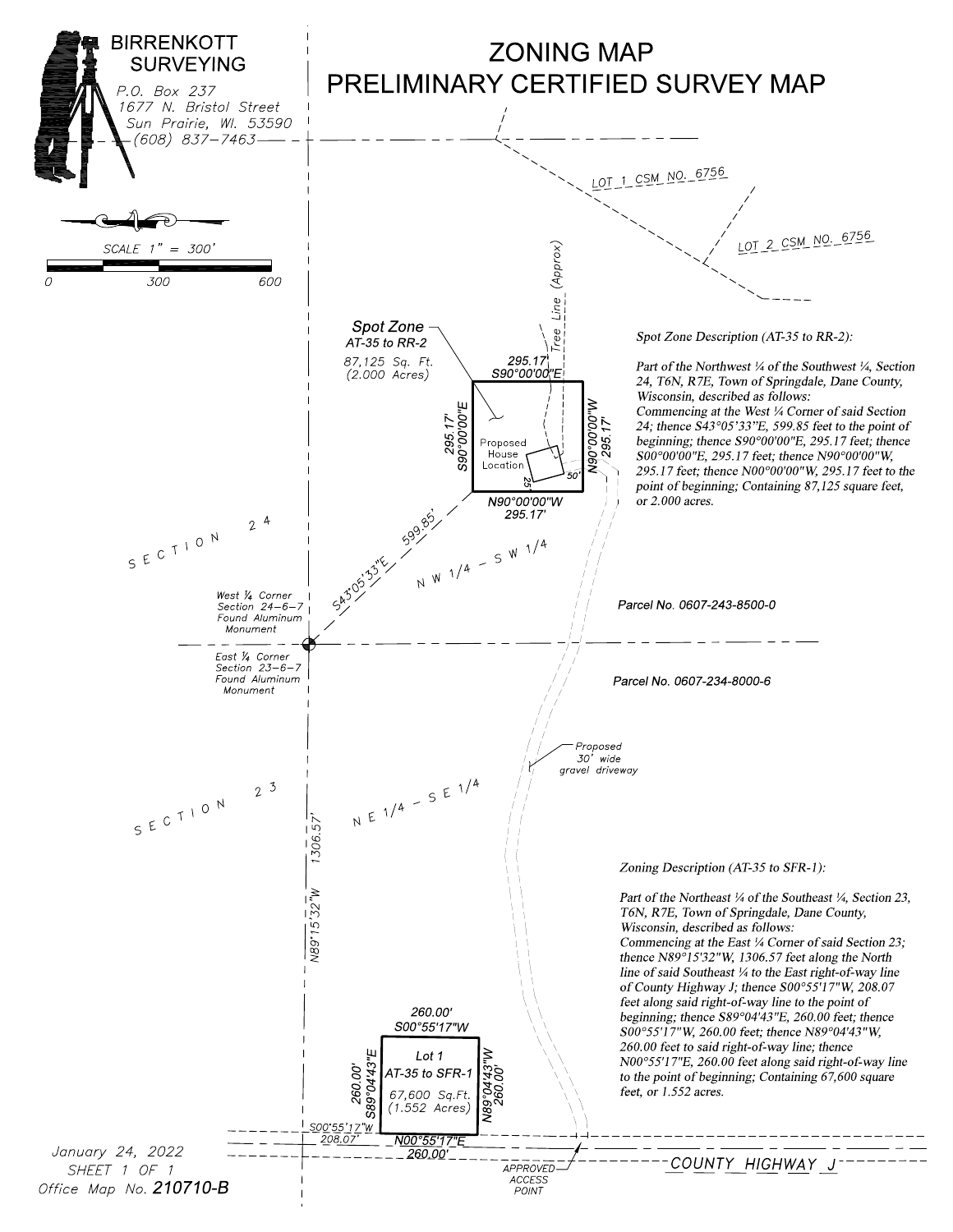#### **Spot Zone Description (AT-35 to RR-2):**

Part of the Northwest ¼ of the Southwest ¼, Section 24, T6N, R7E, Town of Springdale, Dane County, Wisconsin, described as follows: Commencing at the West <sup>1</sup>/4 Corner of said Section 24; thence S49°43'50"E, 520.63 feet to the point of beginning; thence N66°43'18"E, 235.07 feet; thence S35°10'28"E, 153.94 feet; thence S19°03'41"E, 280.85 feet; thence N90°00'00"W, 365.41 feet; thence N05°54'59"W, 299.98 feet to the point of beginning; Containing 111,142 square feet, or 2.551 acres.

#### **Zoning Description (AT-35 to SFR-1):**

Part of the Northeast ¼ of the Southeast ¼, Section 23, T6N, R7E, Town of Springdale, Dane County, Wisconsin, described as follows:

Commencing at the East ¼ Corner of said Section 23; thence N89°15'32"W, 1306.57 feet along the North line of said Southeast ¼ to the East right-of-way line of County Highway J; thence  $S00^{\circ}55'17''W$ , 208.07 feet along said right-of-way line to the point of beginning; thence S89°04'43"E, 260.00 feet; thence S00°55'17"W, 260.00 feet; thence N89°04'43"W, 260.00 feet to said right-of-way line; thence N00°55'17"E, 260.00 feet along said right-of-way line to the point of beginning; Containing 67,600 square feet, or 1.552 acres.

Spot Zone Description REVISED

### AT-35 to RR-2

Part of the Northwest 1/4 of the Southwest 1/4, Section 24, T6N, R7E, Town of Springdale, Dane County, Wisconsin, described as follows: Commencing at the West ¼ Comer of said Section 24; thence S43°05'33''E, 599.85 feet to the point of beginning; thence S90°00'00"E, 295.17 feet; thence S00°00'00"E, 295.17 feet; thence N90°00'00"W, 295.17 feet; thence N00°00'00"W, 295.17 feet to the point of beginning; Containing 87,125 square feet, or 2.000 acres.